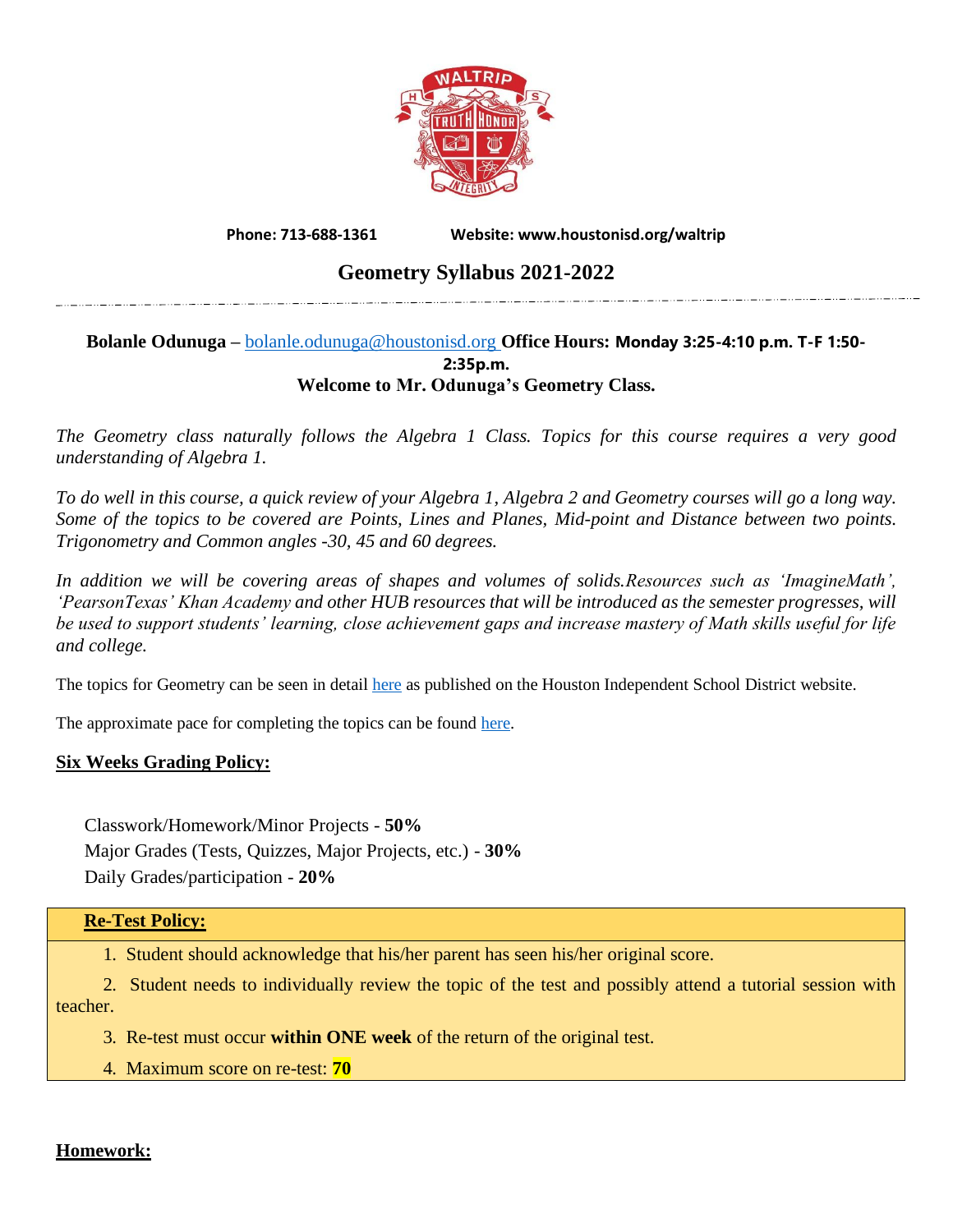**Expect to have at Least 10 homework assignments per cycle.** Attempt ALL assignments and put forth your best student scholar effort. SHOW work as appropriate and when applicable. Mr. Odunuga will be unable to give credit for assignments or tasks that are not completed. So, to receive credit students must complete all assigned work. Attempting all in-class and homework problems have a positive correlation with higher quiz and test grades.

# **Absences:**

If you are absent, **it is your responsibility** to discuss make-up with your teacher.

- 1. If you are absent the day an assignment is **due**, it must be turned in the first day you return.
- 2. If you are absent the day an assignment is **assigned**, it will be due the on the day you return to class.

# **Class Materials:**

Each student must maintain a **Math only** notebook for study and documentation. Every student must bring a fully charged laptop to the class every day. All returned work should be placed in the notebook within the specific section, not loosely in binder or backpack. The supplies needed are:

| 1. 1 - 2", three-ring binder | 4. Colored markers/highlighter |
|------------------------------|--------------------------------|
| 2. Loose-leaf paper;         | 5. Notebook                    |
| $\overline{3}$ . #2 pencils  | 6. Laptop                      |

**Note:** If you know that you will have difficulty acquiring these materials, please notify me IMMEDIATELY. Do not wait! We will come up with a solution for you to obtain the required supplies in a reasonable amount of time.

# **Classroom Projects:**

A major project and some minor projects may be assigned each semester. Projects may be carried out in groups or individually. Projects as indicated above carries a **major grade**. For this reason, students should pay serious attention to their projects.

# **Calculator:**

A set of Texas Instrument calculator will be available for use in the classroom. one of which may be used by each student while in the class. A classroom set of calculators may be used while in class. Students are also be encouraged to download the calculator app on their laptop.

# **Classroom Expectation and Guideline.**

Additional classroom guidelines and what is expected of students are indicated below:

- $\checkmark$  [Read here for detailed guidelines](https://docs.google.com/document/d/1RYbBm7X3kyiwAbb9eYvqvLCUUwrNT5QOkgJohsNCEz4/edit?usp=sharing) and complete the practice afterwards. Excerpt from it are listed below:
- $\checkmark$  Respect everyone, including yourself.
- $\checkmark$  Be on time Coming late to class is **NOT** acceptable
- $\checkmark$  Be well prepared Bring **adequately charged Laptop and all class materials daily**
- $\checkmark$  Follow oral and written directions the first time.
- ✓ Put forth your **best EFFORT** always.
- $\checkmark$  No cell phone use during class time; Your phone will be confiscated if you use them while class is in session; parent conference may be required for non-compliance.